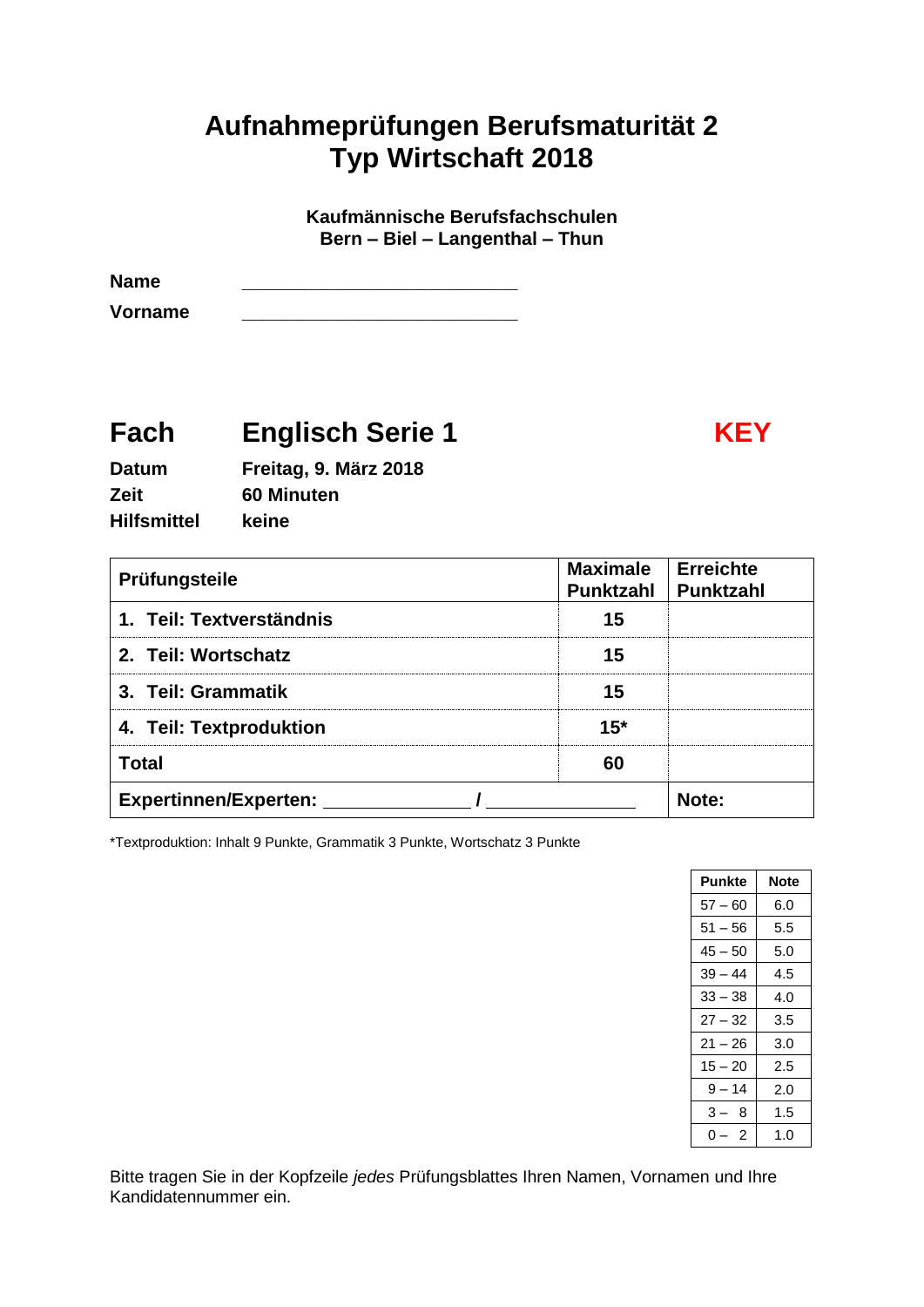## **1. Teil: Textverständnis (15 Punkte)**

| was aware of making a mistake during training?                            |    |                |  |
|---------------------------------------------------------------------------|----|----------------|--|
| expected the first day of training to be relatively easy?                 |    |                |  |
| was confident of having the physical strength to succeed?                 | 3  | A              |  |
| improved their performance by following some useful advice?               | 4  | B              |  |
| realised their co-trainees had had some experience in a related<br>sport? | 5  | $\mathsf C$    |  |
| mentions having gained considerable confidence since starting?            | 6  | A              |  |
| was warned not to try to use skills acquired in other sports?             | 7  | D              |  |
| believes the training venue used is the best available?                   | 8  | $\mathsf{C}$   |  |
| is confident of overcoming any feelings of fear?                          | 9  | B              |  |
| felt nervous when preparing to try out the sport for the first time?      | 10 | $\overline{A}$ |  |
| mentions the feeling of joy that the sport gave?                          | 11 | D              |  |
| was told the sport was not as dangerous as people think?                  | 12 | $\mathsf{C}$   |  |
| was more successful than somebody else in a first attempt?                |    |                |  |
| felt disappointed when the trainer gave an order to stop?                 |    |                |  |
| felt uncomfortable with their appearance on arriving for a lesson?        |    |                |  |

## **2. Teil: Wortschatz (15 Punkte) erreichte Punktzahl: \_\_\_\_\_**

#### **Choose the answer A, B, C or D which best completes each sentence. Write the correct letter in the space provided.**

| 1. |                                              | She burst into ________ when she opened the letter. |                                                                                |                 |  |
|----|----------------------------------------------|-----------------------------------------------------|--------------------------------------------------------------------------------|-----------------|--|
|    | A. crying                                    |                                                     | B. sadness C. misery                                                           | D. tears        |  |
| 2. | Lori got _________ when I asked her to sing. |                                                     |                                                                                |                 |  |
|    |                                              |                                                     | A. embarrassed B. embarrassment C. embarrass                                   | D. embarrassing |  |
| 3. | me.                                          |                                                     | My dad was with me when I told him I'd lost the camera he'd bought             |                 |  |
|    | A. scared                                    | B. guilty                                           | C. worried                                                                     | D. angry        |  |
| 4. |                                              |                                                     | Most people in the town _________ the idea of tougher penalties for vandalism. |                 |  |
|    | A. agree                                     | B. approve                                          | <b>C. support</b> D. believe                                                   |                 |  |
| 5. |                                              |                                                     | We got off our bikes because the hill was too <u>second to cycle</u> up.       |                 |  |
|    | A. low                                       |                                                     | <b>B. steep C.</b> straight                                                    | D. tall         |  |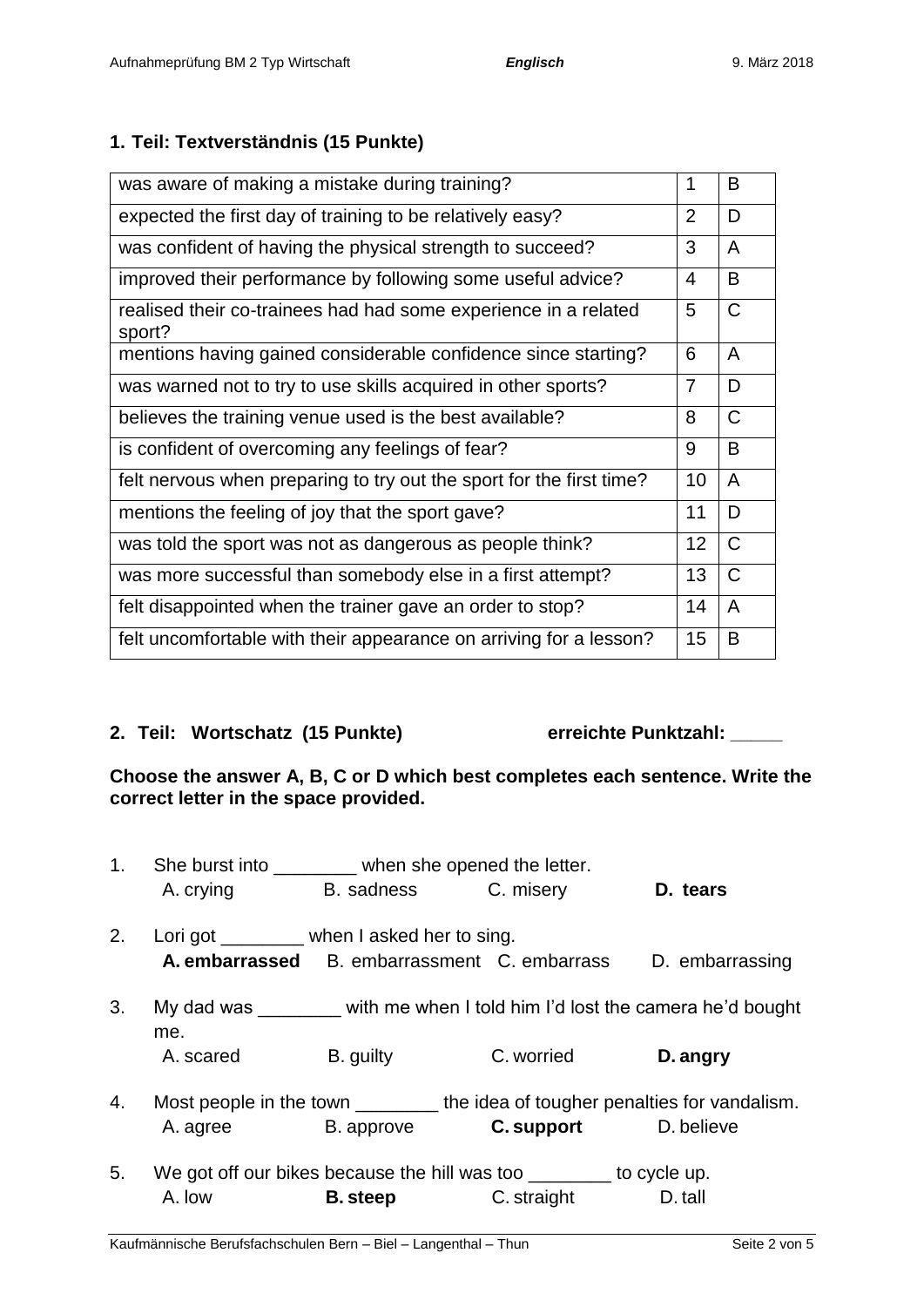| 6.  |                               |                                                                                                 | In many countries, education is _________ until the age of sixteen.                                                          |           |
|-----|-------------------------------|-------------------------------------------------------------------------------------------------|------------------------------------------------------------------------------------------------------------------------------|-----------|
|     |                               |                                                                                                 | A. necessary B. essential C. compulsory D. legal                                                                             |           |
| 7.  | A. cut                        |                                                                                                 | I've __________ down on salt and fat in my diet because they're not good for me.<br>B. put C. got                            | D. gone   |
| 8.  | years ago.                    |                                                                                                 | There is __________ that people lived in eastern North America at least 50,000                                               |           |
|     |                               |                                                                                                 | A. belief <b>B. evidence C. opinion D. fact</b>                                                                              |           |
| 9.  | A. over                       |                                                                                                 | They had to call the party _________ when Yan became ill.<br>B. away <b>C. off</b>                                           | D. out    |
| 10. | of trainers.                  |                                                                                                 | My brother went out and _________ all his birthday money on an expensive pair                                                |           |
|     |                               | A. paid B. made                                                                                 | C. put                                                                                                                       | D. spent  |
|     | A. travel                     |                                                                                                 | 11. Public ________ in this city is quite good, and it's not expensive.<br>B. journey C. vehicle <b>D. transport</b>         |           |
|     | plan.                         |                                                                                                 | 12. I have _______ very carefully about how we can get everyone to agree to our                                              |           |
|     | A. realised <b>B. thought</b> |                                                                                                 | C. supported D. approved                                                                                                     |           |
|     |                               | 13. I _____________ a lot of time preparing for this exam.<br>A. passed <b>B. spent C. took</b> |                                                                                                                              | D. lasted |
| 14. | excited about it.             |                                                                                                 | My cousin is ___________ a baby in September and the whole family is really                                                  |           |
|     |                               |                                                                                                 | A. waiting <b>B. expecting</b> C. hoping <b>D. getting</b>                                                                   |           |
|     |                               |                                                                                                 | 15. I was tired last night so I spent the evening ________ television.<br>A. looking <b>B. watching C. seeing D. viewing</b> |           |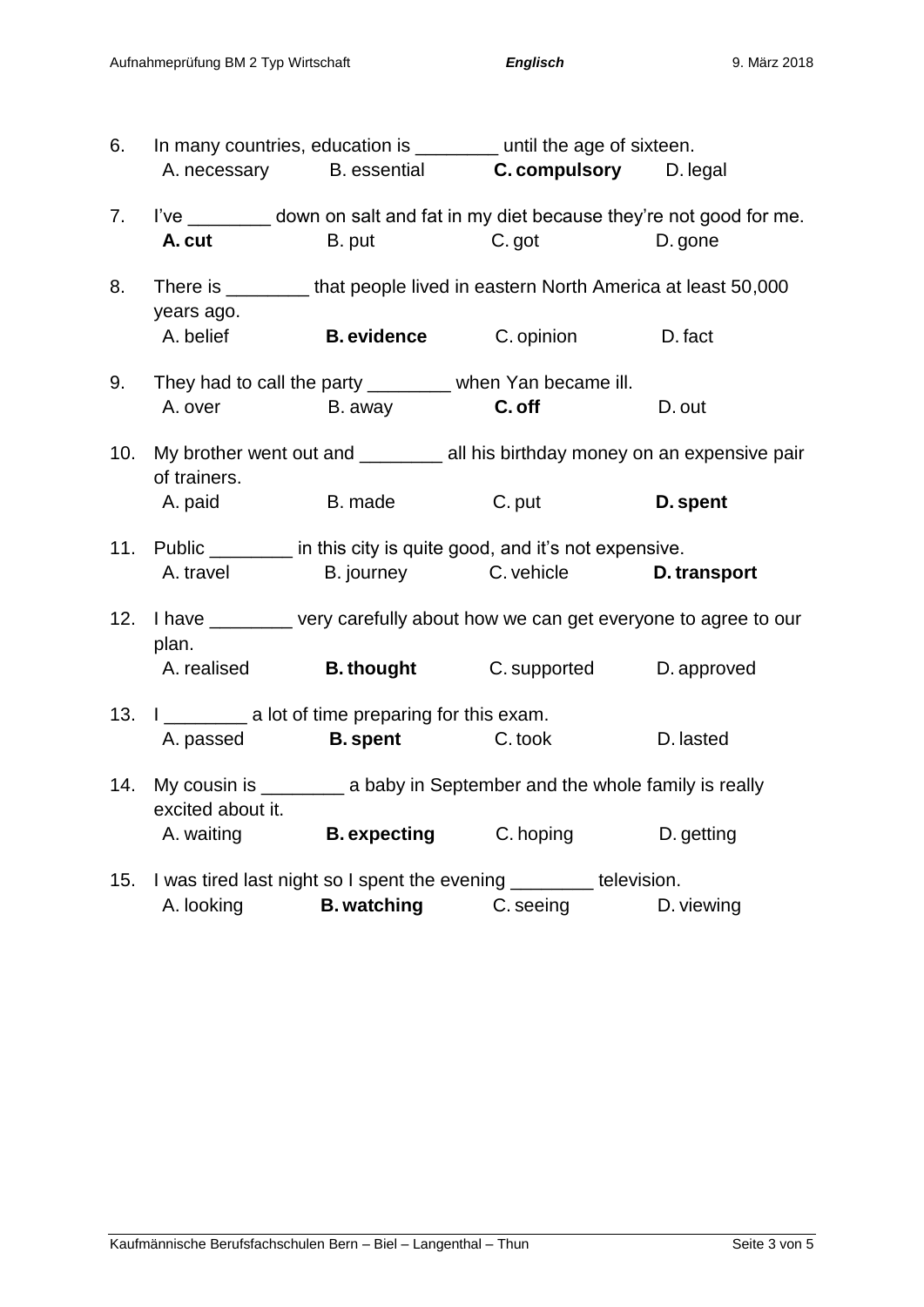| 3. Teil: Grammatik (15 Punkte)<br>erreichte Punktzahl: |  |
|--------------------------------------------------------|--|
|--------------------------------------------------------|--|

#### **A. Tenses 12 marks**

### **For questions 1 - 12 complete the gaps with a suitable tense of the verb in brackets.**

- 1. have spent
- 2. did you become
- 3. was reading
- 4. saw
- 5. did you first go
- 6. went
- 7. have travelled
- 8. have you ever had
- 9. was trekking
- 10.felt
- 11.are you going to visit
- 12.will visit

#### **B. Multiple Choice 3 marks (½ mark for each answer)**

#### **For questions 13 – 18 decide which answer A, B, C, or D best fits each space.**

| 13. Mindy is just ______ Catherine.                      |                                           |                                                                      |                  |
|----------------------------------------------------------|-------------------------------------------|----------------------------------------------------------------------|------------------|
| A. tall                                                  |                                           | B. as taller as C. as tall than D. as tall as                        |                  |
|                                                          |                                           | 14. Yesterday we ______ the London marathon. It was very exhausting. |                  |
| A. run                                                   | <b>B</b> . ran                            | C. have run D. have been run                                         |                  |
| 15. Please be ______. I am trying to listen to the news. |                                           |                                                                      |                  |
| A. quiet                                                 |                                           | B. quietly C. more quieter D. most quiet                             |                  |
|                                                          |                                           |                                                                      |                  |
| A. who                                                   | <b>B. whose C.</b> that                   |                                                                      | D. whom          |
| 17. He _edia the meeting right now.                      |                                           |                                                                      |                  |
|                                                          | A. is not being B. has not been C. is not |                                                                      | D. has not being |
| 18. Would you like ______ coffee?                        |                                           |                                                                      |                  |
| A. any                                                   | <b>Example 1</b> B. much                  | C. many                                                              | D. some          |